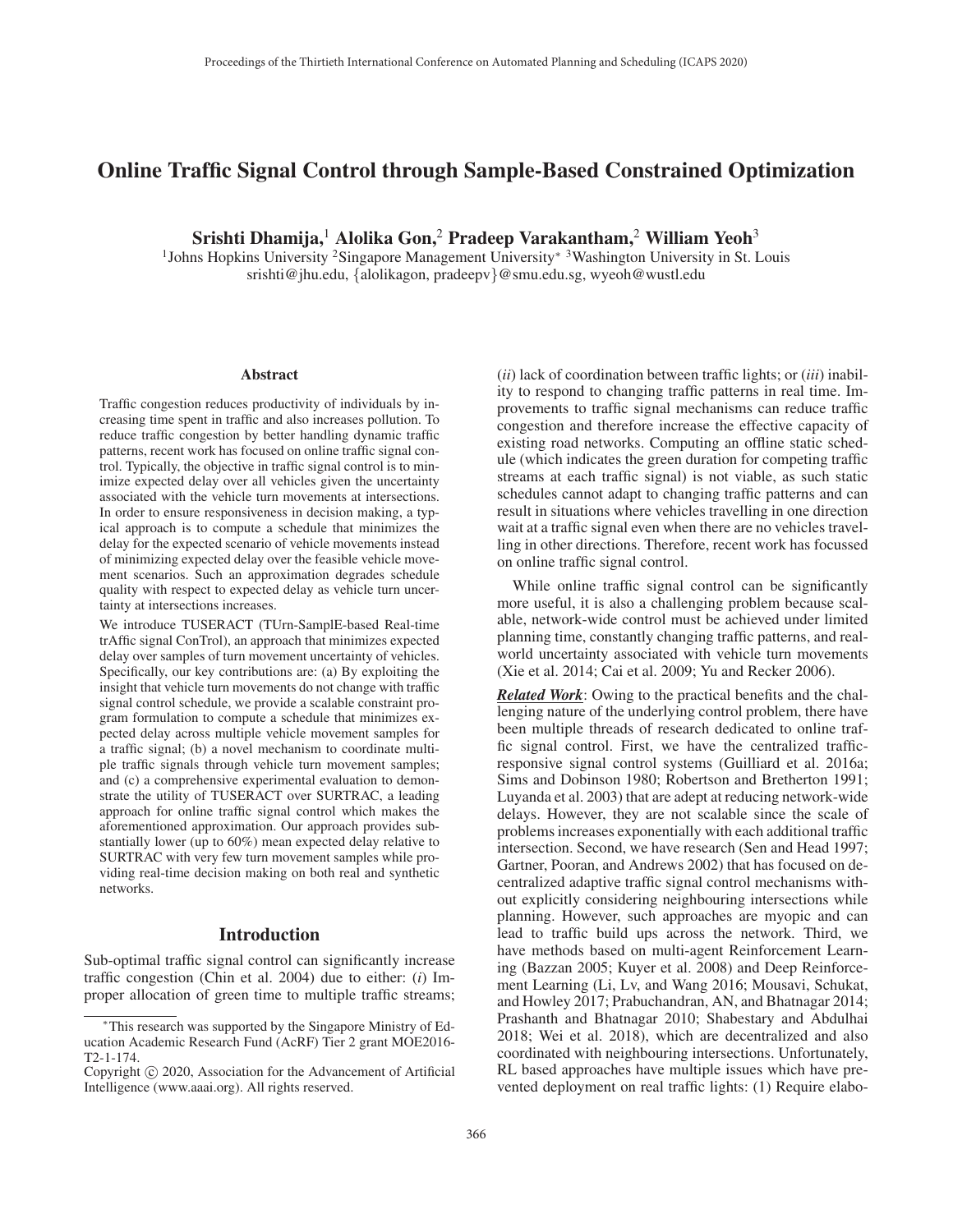rate simulators (typically present in games) and millions of simulations of traffic flows to learn good policies for a single intersection; (2) As highlighted in Van der Pol and Oliehoek (2016), Deep MARL approaches for traffic intersection control are not stable and may not converge to solutions. (3) The number of simulations required grows exponentially in number of agents. Papers in DeepRL have shown results on networks with at most four intersections (Van der Pol and Oliehoek 2016) and limited traffic.

Finally, we have SURTRAC (Scalable Urban Traffic Control) (Xie, Smith, and Barlow 2012; Xie et al. 2012), which is a real-time, distributed, schedule-driven approach and a leading approach for online traffic signal control. In this paper, we primarily focus on experimental comparison against SURTRAC since it provides a significant improvement over traditional traffic signal control methods; scales up to networks close to an order of magnitude larger than the related work discussed and has been deployed on real traffic signals in Pittsburgh. Despite its scalability and effectiveness, SUR-TRAC has two fundamental limitations: (1) Instead of minimizing expected delay over possible turn movement scenarios of vehicles, it minimizes delay for the expected scenario of vehicular turn movements. (2) In order to ensure scalable coordination among traffic signals, only the expected scenario of outgoing traffic is communicated to neighbouring traffic signals. While these approximations ensure realtime tractability, schedule quality with respect to expected delay degrades as probability of vehicles taking turns at intersections increases. Since our focus is on improving a fundamental approximation in SURTRAC, we choose its most basic version (Xie, Smith, and Barlow 2012; Xie et al. 2012) for comparison. Recent enhancements (Hu and Smith 2018; Goldstein and Smith 2018) to SURTRAC are complementary to our approach.

*Contributions*: To address these key limitations, we introduce TUSERACT (TUrn-SamplE-based Real-time trAffic signal ConTrol), a turn-sample-driven distributed scheduling approach to traffic signal control. TUSERACT (*i*) optimizes expected delay over a small set of vehicle movement scenarios and *(ii)* communicates samples of projected outgoing traffic to neighbouring traffic signals. This is achieved through a combination of two key contributions: (*i*) By exploiting the insight that vehicle turn movements are independent of traffic control schedule, we provide a scalable constraint programming formulation that computes an expected delay minimizing schedule over a few vehicle movement samples. *(ii)* A novel communication mechanism between traffic signals at neighbouring intersections that is based on samples of vehicle turn movements.

On multiple benchmark problems considered in the literature and on a real network from Pittsburgh, we demonstrate that TUSERACT is able to significantly outperform the leading approach for real-time traffic signal control, SURTRAC. We were able to consistently reduce the expected delay under varying traffic demand conditions.

## Online Traffic Signal Control (OTSC)

Traffic signal control systems aim to give right-of-way to competing streams of oncoming traffic at intersections so as



Figure 1: (a) An intersection with multiple entry and exit approaches. Arrows indicate the direction of traffic flow. (b) Phase design for a 4-phase intersection. Each arrow represents a turn movement, i.e., traffic flow from an entry road to an exit road at the intersection. Turn movements that can safely be given right-of-way simultaneously are grouped into a *phase*.

to minimize network-wide vehicular expected delays. Online traffic signal control ensures adaptability to constantly changing traffic patterns. In this section, we intuitively and formally describe the key aspects (local context and relevant non-local context) of the online traffic signal control problem at each traffic signal.

Intuitively, each traffic signal has to compute a schedule for different competing traffic streams (referred to as phases) based on its local context – operating constraints, observed traffic and initial conditions – and relevant traffic from neighbouring traffic signals. While there is observed traffic information, there is uncertainty about whether each vehicle will continue straight or take a turn at an intersection. This uncertainty results in uncertainty about traffic in each phase and consequently in uncertainty about delay along each phase. Therefore, the goal is to compute a schedule that minimizes expected delay in crossing the intersection given uncertainty over turn movements of vehicular traffic.

Local Context – Operating Constraints,  $\lambda_i$ : Intuitively, there are three parts to the *operating constraints* at an intersection i:

- First, we have the possible turn movements at a traffic signal or intersection.<sup>1</sup> Figure 1a provides an example of possible directions for traffic at an intersection. Formally, the set of possible turn movements is represented using  $\Gamma_i$ .
- Second, we have turn probabilities for different turns at an intersection. Formally,  $p_i^{\tau}$  represents the probability of turn movement  $\tau \in \Gamma_i$ .  $p_i$  and  $p_{N_i}$  refers to the probability distributions for all possible turns at an intersection  $i$ and its neighbours  $N_i$  respectively.
- Finally, we have the set of phases, where each phase represents a set of non-conflicting turn movements as shown in Figure 1b. The ordering of phases, the lower and upper bounds on the green time for each phase, inter-green time between phases are all critical operating constraints.

Formally,  $\phi_i$  is the *phase model* for intersection i.  $\phi$  is an ordered set of phases that are cyclically given right-ofway at the intersection. Each phase  $\psi$  is further characterized by the tuple  $\langle \mathcal{T}, G_{min}, G_{max}, Y \rangle$ , where  $\mathcal{T} \subset \Gamma$  is

<sup>&</sup>lt;sup>1</sup>We will refer to traffic signal and intersection synonymously.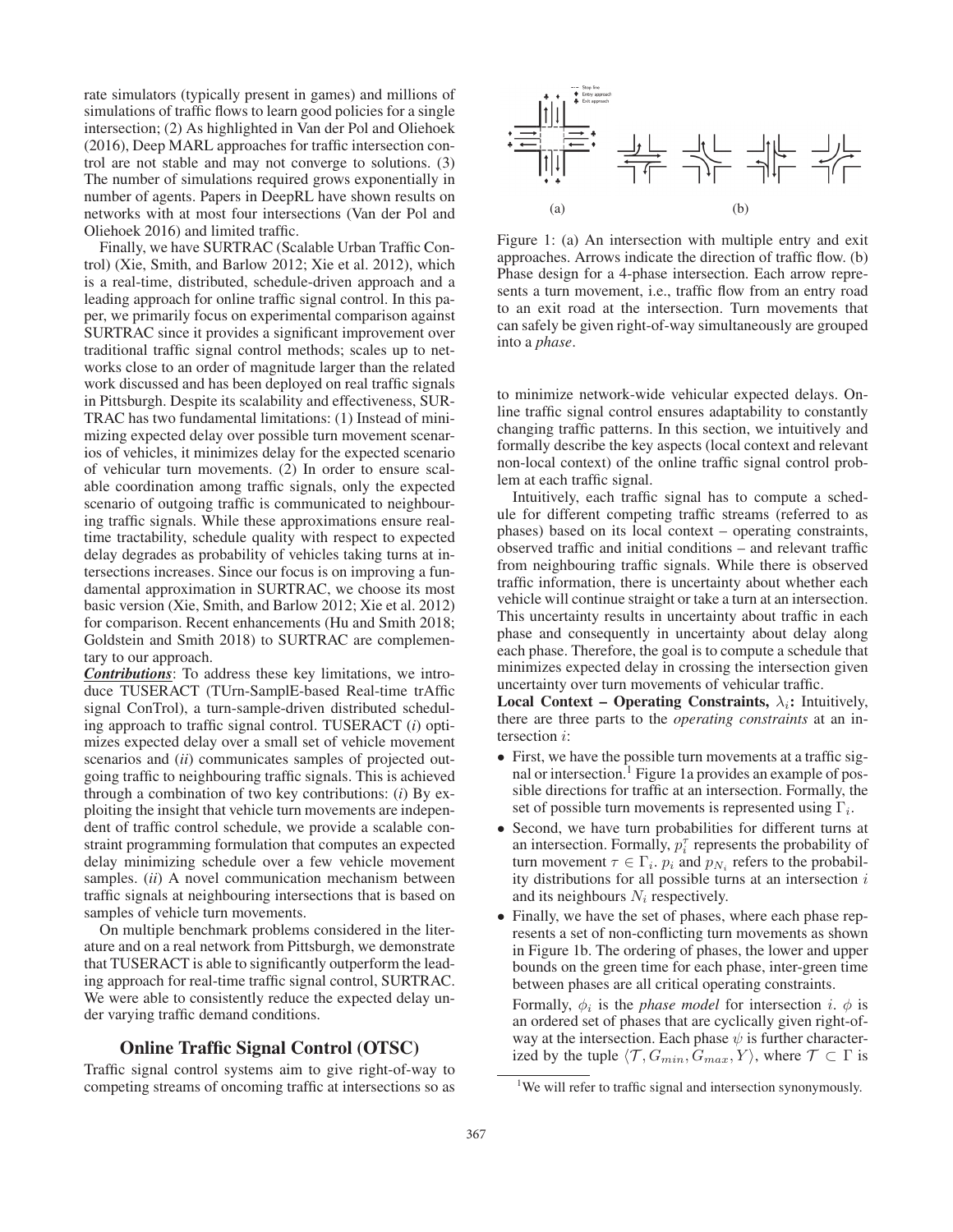the set of turns that have right-of-way during the phase,  $G_{min}$  and  $G_{max}$  are the lower and upper bounds on the time for which  $\psi$  has right-of-way (green time), and Y is the fixed inter-green time (informally, yellow time) that must be applied after  $\psi$ , during which no phase has rightof-way to ensure safety.

Local Context – Observed Traffic, δ<sub>i</sub>: Observed traffic at intersection  $i$  along different phases is crucial for the decisions on how much green time to allocate to each of the phases. In this paper,  $\delta$  is represented in terms of vehicle cluster sequences detected on the intersection's different entry roads (Figure 1a).

Local Context – Initial Conditions,  $\theta_i^0$ : *Initial conditions* represent the initial conditions at the intersection at the decision point, i.e., the phase that has right-of-way (or green time) at the decision point and the time for which it has been green (current phase duration). The initial conditions determine the extension feasibility of the current phase.

**Relevant Non-Local Traffic,**  $\delta_{N_i}$ : The *non-local traffic conditions*, primarily the traffic conditions at neighbouring intersections, have an impact on the delay-minimizing traffic signal plan computed at each intersection.  $\delta_{-i}$  refers to the traffic conditions at all other intersections in the network. Formally, at a decision step,  $\delta_{-i}$  is the non-local context of relevance to  $i$  and is communicated to  $i$  from one or more intersections in  $V \setminus \{i\}$ , where V is the set of all intersections in the network. Since we are interested in scalable control, we assume that the non-local traffic at a decision step is communicated to i solely from its immediate neighbouring intersections  $N_i$ .

OTSC Objective: At each intersection, given a planning horizon, local context and non-local traffic conditions at a decision point, the goal is to compute an expected delayminimizing traffic signal timing plan. Formally, a *traffic signal timing plan* computed at intersection i specifies the *duration of each phase*  $\psi_i^k \in \phi_i$  in every cycle r of phases and is represented as  $\pi_i^{k,r}$ .

Due to turn probabilities (i.e.,  $p_i$ ,  $p_{N_i}$ ), there is uncertainty about traffic reaching the intersection on each phase (i.e., about  $\delta_i^k$ ) and consequently there is uncertainty about the delay,  $\mathcal{L}$ . We compute a traffic signal timing plan,  $\pi_i$  that minimizes the expected delay for the vehicles approaching the intersection:

$$
\min_{\pi_i} \mathbb{E}_{p_i, p_{N_i}} \left[ \mathcal{L} \left( \delta_i^0, \dots, \delta_i^{|\phi_i|-1} \mid \delta_i, \delta_{N_i}, \lambda_i, \pi_i \right) \right] \tag{1}
$$

The computed traffic signal timing plan is then implemented up to the next decision point, after which it is recomputed to account for newly arrived traffic. Hence, it is an *online* traffic control mechanism.

Here, we consider systems that simply make a *termination* or *extension* decision for the current phase and then recompute the plan at the next decision step:

- Termination: The current phase is terminated and the next phase is given right-of-way for a minimum green time after an appropriate yellow time.
- Extension: The current phase is extended for a duration  $\epsilon > 0$ .



Figure 2: Manifestations of: (a) No uncertainty; (b) Intraphase uncertainty; (c) Intra- and inter-phase; uncertainty.

Like in previous work (Hu and Smith 2018), we assume that minimizing expected delay over all traffic signals is equivalent to minimizing expected delay at each individual traffic signal subject to each individual traffic signal considering relevant traffic from neighbours.

## TUrn-SamplE-based Real-time trAffic signal ConTrol (TUSERACT)

In this section, we describe our key contribution, TUSER-ACT that is an online approach for minimizing expected delay in OTSC problems. In order to appropriately situate our contribution, we first provide details of SURTRAC, a state-of-the-art OTSC method that has been successfully deployed to control traffic signals in Pittsburgh (Xie, Smith, and Barlow 2012; Xie et al. 2012). To ensure scalability and responsiveness (taking decisions within a few seconds), it computes a schedule that minimizes the delay for expected number of vehicles:

$$
\min_{\pi_i} \mathcal{L}\Big(\mathbb{E}_{p_i, p_{N_i}}[\delta_i^0], \dots, \mathbb{E}_{p_i, p_{N_i}}[\delta_i^{|\phi_i|-1}] \mid \delta_i, \delta_{N_i}, \lambda_i, \pi_i\Big) \tag{2}
$$

Note that this objective considers delay,  $\mathcal L$  for expected traffic in each of the phases,  $E_{p_i, p_{N_i}}[\delta_i^k]$  and hence differs from the actual OTSC objective of minimizing expected delay (see Equation 1). The key cause of the difference between the two objectives is the uncertainty associated with vehicle turn movements. This uncertainty manifests itself as:

- *Intra-phase uncertainty:* This arises when vehicles on an entry edge can exit the intersection in the same phase, but on to different exit edges, as shown in Figure 2b. This impacts traffic outflows  $\delta_{N_i}$  communicated by and to intersection i.
- *Intra- and inter-phase uncertainty:* This arises when vehicles on an entry edge can exit the intersection in multiple, competing phases, as shown in Figure 2c. This has a direct impact not only on  $\delta_{N_i}$ , but also on per-phase traffic flow estimation at intersection *i*, i.e.,  $\delta_i^k$ .

TUSERACT is a distributed, schedule-driven approach to traffic signal control that minimizes expected delay over samples of the intra and inter-phase uncertainty.

*The first key observation that we exploit in TUSERACT is that turn uncertainty is independent of the traffic signal timing plan. That is to say, whether a vehicle turns at an intersection is typically not dependent on how long the vehicle*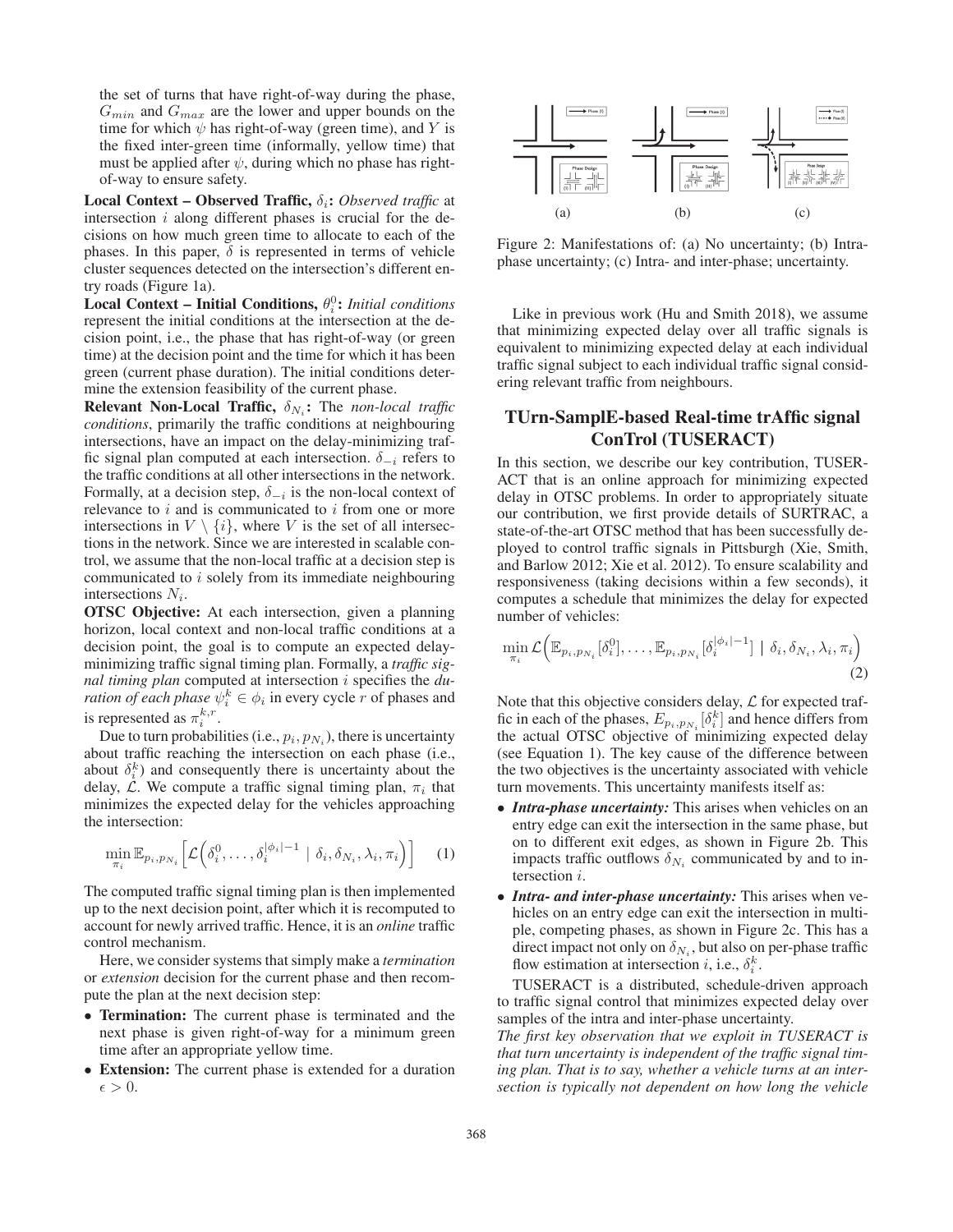### *had to wait at a traffic signal. Turns are typically decided beforehand.*

Due to this independence of samples and traffic signal timing plan, we can employ a sample-based approach, where (*i*) samples of traffic turn movements are generated beforehand (based on the turn probabilities) and (*ii*) a traffic signal timing plan that minimizes expected delay over the generated samples can be computed through optimization.

Formally, each realization/sample  $\xi \in \Xi_i$  is represented as

$$
\xi = \{\delta_i^0(\xi), \cdots, \delta_i^{|\phi_i|-1}(\xi)\}
$$

where  $\delta_i^k(\xi)$  is the traffic along phase k at intersection i according to realization ξ. Using *Sample Average Approximation* (SAA) (Kleywegt, Shapiro, and Homem-de Mello 2002), we can approximate the expectation of delay over intra- and inter-phase uncertainty by averaging delay across multiple realizations of traffic flow along different phases. This approximates the original stochastic optimization problem of Equation 1 as the following deterministic problem:

$$
\min_{\pi_i} \frac{1}{|\Xi_i|} \sum_{\xi \in \Xi_i} \mathcal{L}(\xi \mid \delta_i, \delta_{N_i}, \lambda_i, \pi_i)
$$
 (3)

*The second key observation that we exploit in TUSERACT is that this is primarily a scheduling problem with many time interval variables (corresponding to green times associated with the phases). To effectively exploit this observation, we employ a Constraint Program (CP) solver, instead of a Mixed Integer Programming (MIP) solver, to solve the above sample-based deterministic problem.*

Overall, at each decision step, each intersection independently samples turn movements for observed vehicles, clusters them by proximity (Xie et al. 2012), computes a signal timing plan that minimizes the average delay across these clustered samples, terminates or extends the current phase according to the computed plan, and communicates projected traffic outflow samples to neighbouring intersections. The key changes with respect to SURTRAC are (*i*) a sampling-based objective function (*ii*) sampling-based communication (*iii*) cluster division (preemptive scheduling). We now describe the major components of our sample-based constraint programming approach.

## Constrained Optimization

As we described above, our approach to the scheduling problem under uncertainty is based on sample average approximation, where we aim to compute a signal timing plan that minimizes the average delay across sampled traffic inflows. We formulate this deterministic, sample-based scheduling problem (Equation 3) as a constraint program, and solve it using the IBM ILOG CP Optimizer. Specifically, we compute a schedule for clusters of vehicles (as multiple vehicles can be close to each other) and not for individual vehicles.

Inputs: The key inputs to the constraint program at intersection  $i$  at a particular decision point are as follows:

 $\Xi_i$ : Each sample,  $\xi \in \Xi_i$  describes the incoming cluster sequence  $\delta_i^k(\xi)$  for each phase  $\psi^k \in \phi$ , ordered by arrival times at the intersection. Each cluster is represented as

 $c_{i,q}^k(\xi) \in \delta_i^k(\xi)$ , and points to the clustered group of vehicles at position  $q$  in the sequence on phase  $k$  at intersection  $i$  according to sample  $\xi$ . Each cluster has four attributes: (*i*) number of vehicles in the cluster  $({[c_{i,q}^k(\xi)]})$ ; (*ii*) arrival time at the intersection stop line denoted by  $a_{i,q}^{k}(\xi)$  (with  $a_{i,q}^{k}(\xi)\geq a_{i,q}^{k-1}(\xi)$ ); (*iii*) length of the cluster denoted by  $l_{i,q}^k(\xi)$ ; and (*iv*) cluster composition (arrival times and sampled exit edges for each vehicle in the cluster) denoted by  $\gamma_{i,q}^k(\xi)$ .

- H Planning horizon or number of cycles. A cycle represents one complete sequence of all phases.
- $\langle \lambda_i, \delta_{N_i} \rangle$ : Refer to Section for the inputs from the underlying Online Traffic Signal Control (OTSC) problem.

Decision Variables: We model our decision variables using the notion of *interval variables*, which allow us to intuitively model scheduling problems in terms of intervals of time. An interval variable  $\iota$  is an interval of time  $[start(\iota), end(\iota)).$ length(ι) is defined as  $end(\iota) - start(\iota)$ . An interval variable can be optional, i.e., it may or may not be present in the solution. The key decision variables are as follows:

- *Traffic signal timing plan*: This represents the amount of green time to be allocated for different phases.  $\pi_i^{k,r}$ , represents the interval corresponding to phase  $k$  in cycle  $r$  for intersection i.
- *Outgoing cluster intervals*: Each cluster of vehicles could potentially leave an intersection in multiple different phases and different cycles. This set of interval variables captures these outgoing fragments of a cluster. Specifically,  $O_{i,q}^{k,r}(\xi)$ , represents the fragment of cluster  $c_{i,q}^k(\xi)$ scheduled in cycle  $r$  (if any). We assume that clusters are divisible and that fragments of a cluster may be scheduled in any cycle.  $start(O_{i,q}^{k,r}(\xi))$  represents the time at which the cluster fragment starts leaving the intersection by crossing the stop line. The absence of  $O_{i,q}^{k,r}(\xi)$  implies that no fragment of  $c_{i,q}^k$  is scheduled in cycle r.

Constraints: We now describe intuitively and formally the main constraints that are required to compute an optimal traffic signal control plan. The computed signal timing plan  $\pi_i$  and outgoing cluster departures are constrained by the the initial conditions at the decision point, the observed traffic inflow, and the distributed traffic signal control inputs. The constraints are summarized formally in Table 1 and are intuitively described below:

- *Phase duration*: The duration of each phase is constrained by a minimum green and a maximum green time predefined by the operating constraints of the traffic signal.
- *Phase order*: In each cycle, the phases  $\phi_i$  must be given right-of-way in a fixed order per the operating constraints of the traffic signal, and a fixed intergreen time must be applied between consecutive phases.
- *Cycle order*: The cycles occur in a fixed order, and a fixed inter-green time is applied between consecutive cycles.
- *Cluster fragment length*: We assume that clusters are divisible, and that fragments of a single cluster can be scheduled in different cycles. To ensure correct scheduling of the fragments we have two constraints. The first ensures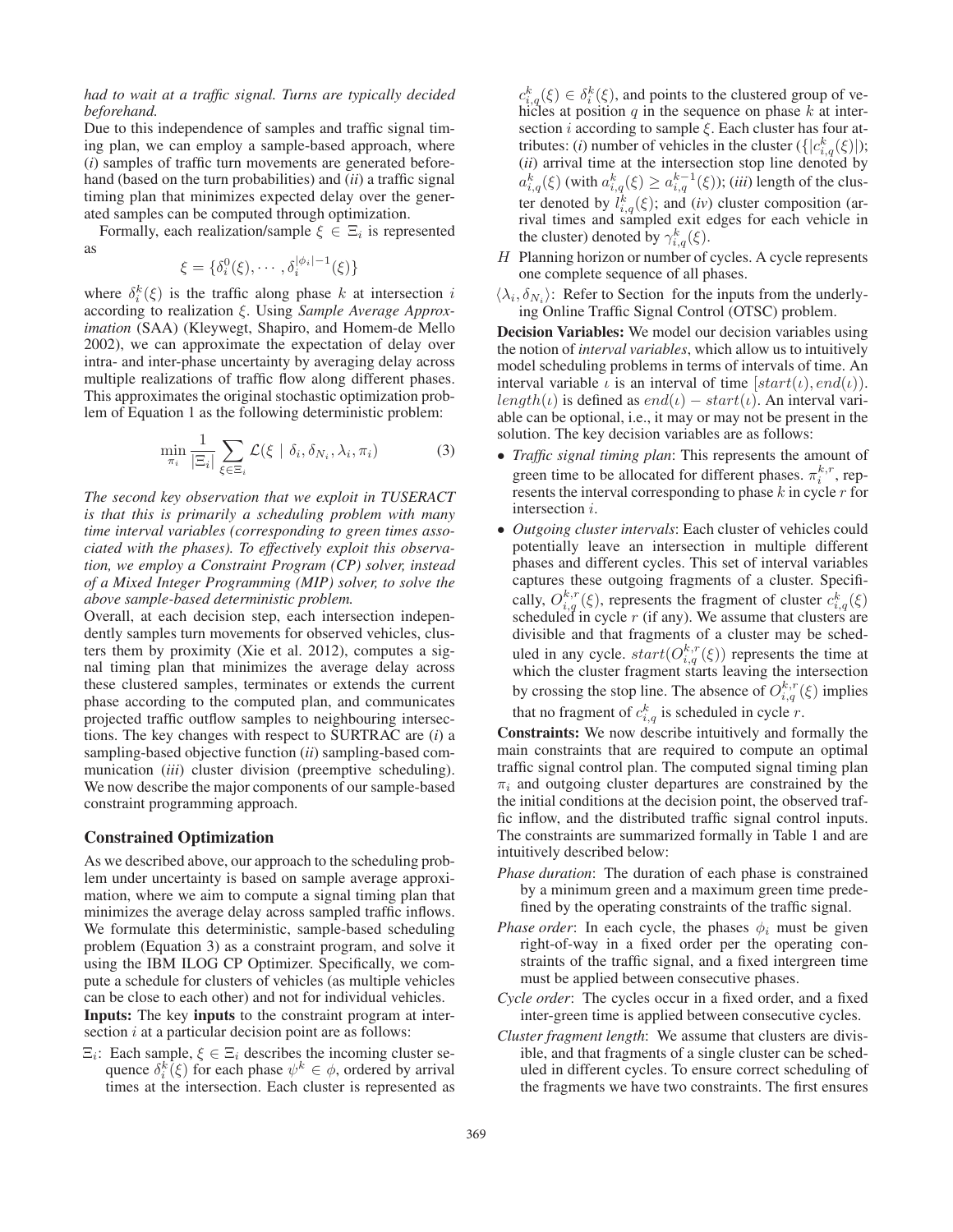Table 1: Constraint Program, TUSERACT

| Name                    | Constraint                                                                         |                                                         |
|-------------------------|------------------------------------------------------------------------------------|---------------------------------------------------------|
| Phase duration          | $\overline{length(\pi_i^{k,r})} \in [G_{min}^k, G_{max}^k]$                        | $\forall r, \psi^k \in \phi_i$                          |
| Phase order             | $start(\pi_i^{k,r}) = end(\pi_i^{k-1,r}) + Y^{k-1}$                                | $\forall \psi^k \in \phi_i, k \neq 1, r$                |
| Cycle order             | $start(\pi_i^{1,r}) = end(\pi_i^{[\phi_i-1],r-1}) + Y^{ \phi_i-1 }$                | $\forall r \neq 1$                                      |
| Cluster fragment length | $length(O_{i,q}^{k,r}(\xi)) \in [1, l_{i,q}^k(\xi)]$                               | $\forall \xi \in \Xi_i, \psi^k \in \phi_i, r, q$        |
| Cluster fragment length | $\sum_{r} length(O_{i,q}^{k,r}(\xi)) = l_{i,q}^{k}(\xi)$                           | $\forall \xi \in \Xi_i, \psi^k \in \phi_i, r, q$        |
| Fragment departure      | $start(O_{i,q}^{k,r}(\xi)) \geq a_{i,q}^k(\xi)$                                    | $\forall \xi \in \Xi_i, k, r, q$                        |
| Fragment departure      | $start(O_{i,q}^{k,r}(\xi)) \geq start(\pi_i^{k,r})$                                | $\forall \xi \in \Xi_i, \psi^k \in \phi_i, r, q$        |
| Fragment departure      | $end(O_{i,a}^{k,r}(\xi)) \leq end(\pi_i^{k,r})$                                    | $\forall \xi \in \Xi_i, \psi^k \in \phi_i, r, q$        |
| Cluster precedence      | $presenceOf(O_{i,q}^{k,r}(\xi)) \rightarrow not(presenceOf(O_{i,q-1}^{k,r'}(\xi))$ | $\forall \xi \in \Xi_i$                                 |
|                         | $k \neq 0, r, r' \in \{r+1, r+2, \dots\}, q$ (i.e. $r'$ is a succeeding cycle)     |                                                         |
| Cluster precedence      | $end(O_{i,q-1}^{k,r}(\xi)) \leq start(O_{i,q}^{k,r})$                              | $\forall \xi \in \Xi_i, \psi^k \in \phi_i, q \neq 0, r$ |
| Initial conditions      | $start(\pi_i^{0,1}) = t - g \; ; \; end(\pi_i^{0,1}) \geq t$                       |                                                         |

that length of each fragment of a cluster is constrained by the length of the cluster. The second ensures that each cluster completely leaves the intersection in all cycles.

- *Fragment departure*: There are three constraints related to fragment departure. First, outgoing clusters can be scheduled to exit the intersection only after they arrive at the stop line: Second and third constraints ensure that if fragment  $O_{i,q}^{k,r}(\xi)$  is scheduled, it is scheduled in the appropriate phase  $\pi_i^{k,r}$  with respect to its start and end times.
- *Cluster precedence*: A cluster can be scheduled only after the previous cluster in the same phase has completely exited the intersection. This is achieved through two constraints.
- *Initial conditions*: The current phase  $\psi^0$  at decision time t determines the feasibility of extension of the current signal timing plan. We formulate this by constraining the start and end times of  $\psi^0$  in the current cycle  $r = 1$ .

**Objective:** We compute a single signal timing plan  $\pi_i$  that minimizes the cumulative waiting time across the vehicles in all the inflow samples using 4.

$$
\min \sum_{\xi,k,q,r} \left[ \overbrace{\left( \text{start}(O_{i,q}^{k,r}(\xi)) - a_{i,q}^k(\xi) \right)}^{\text{Delay incurred by cluster fragment } O_{i,q}^{k,r}(\xi)} \times \right] \times
$$
\n
$$
|c_{i,q}^k(\xi)| \times \underbrace{\frac{\text{size}(O_{i,q}^{k,r}(\xi))}{l_{i,q}^k(\xi)}}_{\text{long}} \qquad \qquad \right] \qquad (4)
$$

Number of vehicles in fragment  $O_{i,q}^{k,r}(\xi)$ 

### Sample-Based Communication

Our approach to signal control involves intersections independently receiving non-local traffic information to extend their observation horizons, computing signal timing plans for traffic in these extended horizons, and in turn communicating projected traffic outflow samples to neighbouring intersections to expand their observation horizons. Limiting communication to immediate neighbours makes the approach scalable to large road networks. At each intersection  $i$ , our approach involves six key steps:

(*i*) Receive samples of non-local vehicle arrival times along each incoming edge; (*ii*) Append each sample of non-local vehicle arrival times to the estimated arrival distribution of locally observed vehicles to create *extended observations*; (*iii*) Sample exit edges for vehicles in each *extended observation* and cluster them by proximity to create samples of incoming clusters  $\Xi_i$ ; (*iv*) Compute a delay-minimizing signal timing plan  $\pi_i$  using  $\Xi_i$  and operating constraints,  $\lambda_i$ ; (*v*) Estimate vehicle departure times for each sample  $\xi \in \Xi_i$ using  $\pi_i$ ; (*vi*) Communicate these departure time samples to the appropriate neighbours  $N_i$  along the sampled exit edges.

## Experimental Setup

We implement and evaluate two versions of TUSERACT – an *uncoordinated* TUSERACT version *without* communication between neighbouring intersections (UTuS) and a *coordinated* TUSERACT version *with* communication between neighbouring intersections (CTuS). We use our reimplementations of two versions of SURTRAC as baselines – *uncoordinated* SURTRAC *without* communication among neighbours (USUR) (Xie et al. 2012) and *coordinated* SUR-TRAC *with* communication between neighbours (CSUR) (Xie, Smith, and Barlow 2012).

We evaluate our approach on a variety of synthetic road networks adapted from the literature (Xie et al. 2012; Xie, Smith, and Barlow 2012) in increasing order of network complexity: (1) isolated intersection; (2) arterial network; and (3) 5x5 grid network. We modify the original networks to allow vehicle turning. We vary road lengths (observation horizon) and phase designs across the synthetic networks in order to evaluate our approach in a variety of scenarios (Table 2). We also evaluate our approach by simulating traffic movements on a real road network in Pittsburgh adapted from (Smith et al. 2013). We import a free street-level map from OpenStreetMap and modify it to obtain the nine-intersection network used in the paper. We keep the road lengths (observation horizon) and phase design un-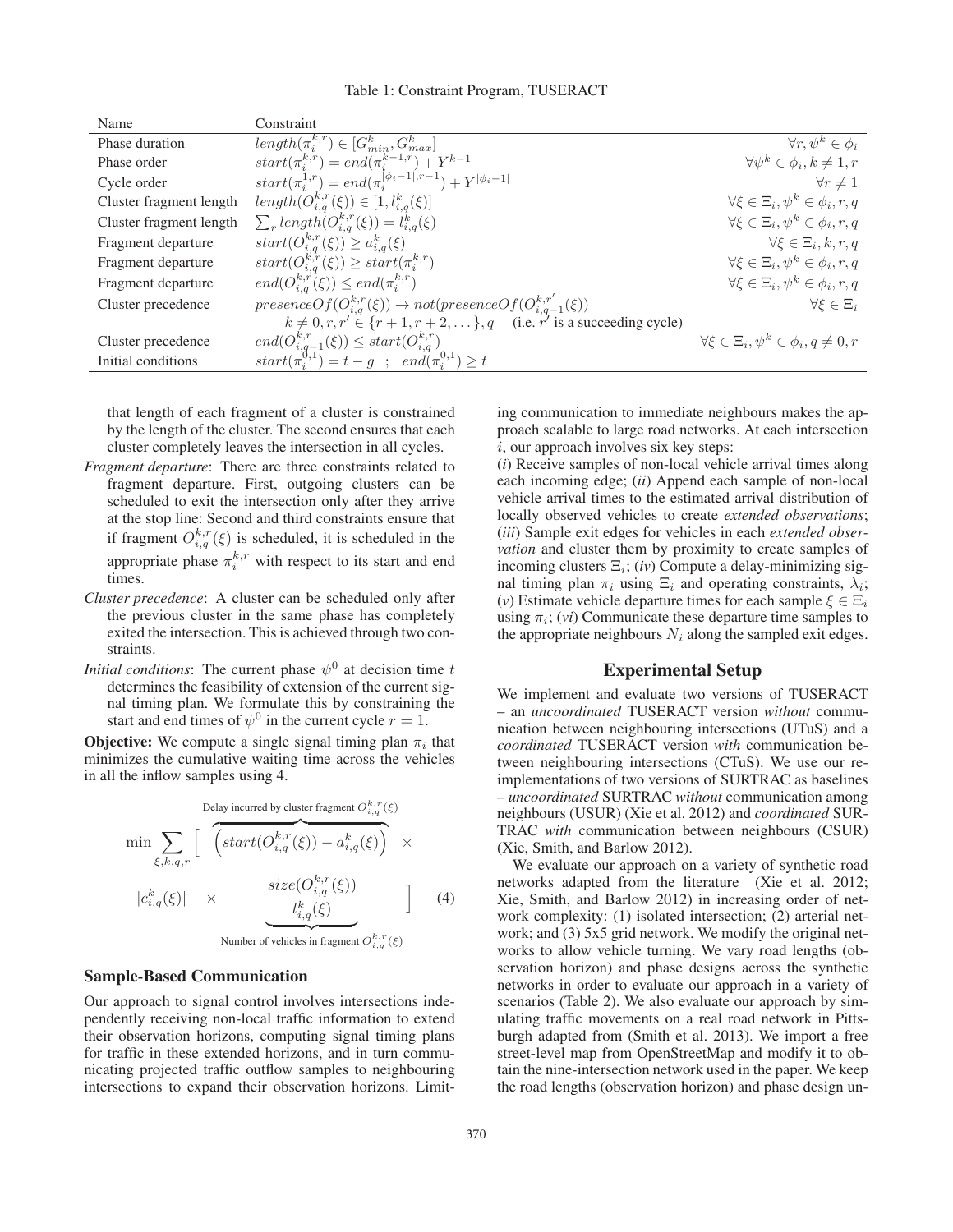Table 2: Configurations of traffic networks used for performance evaluation. Network maps (Figures 3a, 4a, 5a, 6a) indicate road lengths, allowed turns and phase designs.

|                 | Isolated              | $1x5$ grid              | $5x5$ grid              | <b>Real Network</b>        |
|-----------------|-----------------------|-------------------------|-------------------------|----------------------------|
| Phase           | 4-phase               | 3-phase,                | 4-phase,                | 4-phase                    |
| designs         |                       | 2-phase                 | 2-phase                 |                            |
| Road            | 300                   | 250                     | 25, 75, 150             | Between 36.66 and 168.60   |
| lengths $(m)$   |                       |                         |                         | with an average of 82.37   |
| Observation     | 30                    | 25                      | 2.5, 7.5, 15            | Between 3.66 and 16.86     |
| horizon (sec)   |                       |                         |                         | with an average of 8.23    |
| Turn            | ${0.6 - 0.2 - 0.2}$   | $\{0.65 - 0.15 - 0.20,$ | $\{0.65 - 0.15 - 0.20,$ | $\{0-0.8-0.2, 0.2-0.8-0,$  |
| probabilities   |                       | $1-0-0$ , $1-0-0$ ,     | $0.8 - 0.2 - 0$         | $0.2 - 0.6 - 0.2$ , 1-0-0, |
| (through,       |                       | $0.8 - 0.2$             |                         | $0-1-0$ }                  |
| left,right)     |                       |                         |                         |                            |
| Demand          | $\{900, 1350, 1800\}$ | $\{900, 1200, 1500\}$   | $\{4000, 5000, 6000\}$  | $\{5200, 7800, 9600\}$     |
| levels (vph)    |                       |                         |                         |                            |
| Horizon         |                       | 20                      | 15                      | 15                         |
| extension (sec) |                       |                         |                         |                            |



Figure 3: Isolated Intersection: (a) Setup; (b) Demand flow profile; and (c) Performance gain achieved by UTuS over USUR for various sample counts and demand levels

changed across the network to simulate real world conditions. We allow vehicle turns according to the routes used in the performance analysis in (Smith et al. 2013). Since our approach is decentralized and communication occurs only between immediate neighbours, adding intersections to the network without an increase in width (maximum number of neighbouring nodes) does affect the performance of our approach. We have considered the worst-case real-world scenario of a maximum of four neighbours in our 5x5 network.

We use the IBM ILOG CP Optimizer (single thread, 5s solver compute time limit) to solve the sample-based constraint program at every decision point. Mean vehicle delay or waiting time is used as an indicator of solution quality. Similar to previous work, all simulations are run on SUMO (Behrisch et al. 2011), an open source traffic simulation package. For each network, we define a traffic demand profile that specifies how the total traffic demand is distributed over the input edges in the network over time. For each network, we run simulations on low, medium, and high traffic demand levels (in vehicles/hour or vph, 20 test instances per demand level unless specified). Traffic is gen-

erated for 15 minutes and the problem horizon extended till all vehicles have cleared the network as is done by Guilliard et al. (2016b). We evaluate TUSERACT on each test instance with 5 independent and identically distributed sample sets. For each sample set, we run TUSERACT with {1, 5, 10, 20, 30} samples. This amounts to 100 runs of TUSER-ACT for each demand level and sample count. We generate samples offline to study the effect of adding additional samples to an existing sample set. In practice, vehicle turns are sampled online at each decision step.

Following Xie et al. (2012), we assume that vehicles travel at the constant speed of 10 m/s and queued vehicles are discharged after a startup lost time of 3.5s. All vehicles are 5m long. Vehicles arriving at the intersection within the same second are clustered together and a threshold of 3s is used to further aggregate clusters by proximity. For each phase, we set  $G^{min}$  to 5s,  $G^{max}$  to 55s and Y to 5s. The time resolution used by our implementation of SURTRAC is 0.5s while that used by TUSERACT is 1s. An optimization horizon of 3 cycles is used to limit schedules computed by TUSERACT. Our solver is limited to taking 5 seconds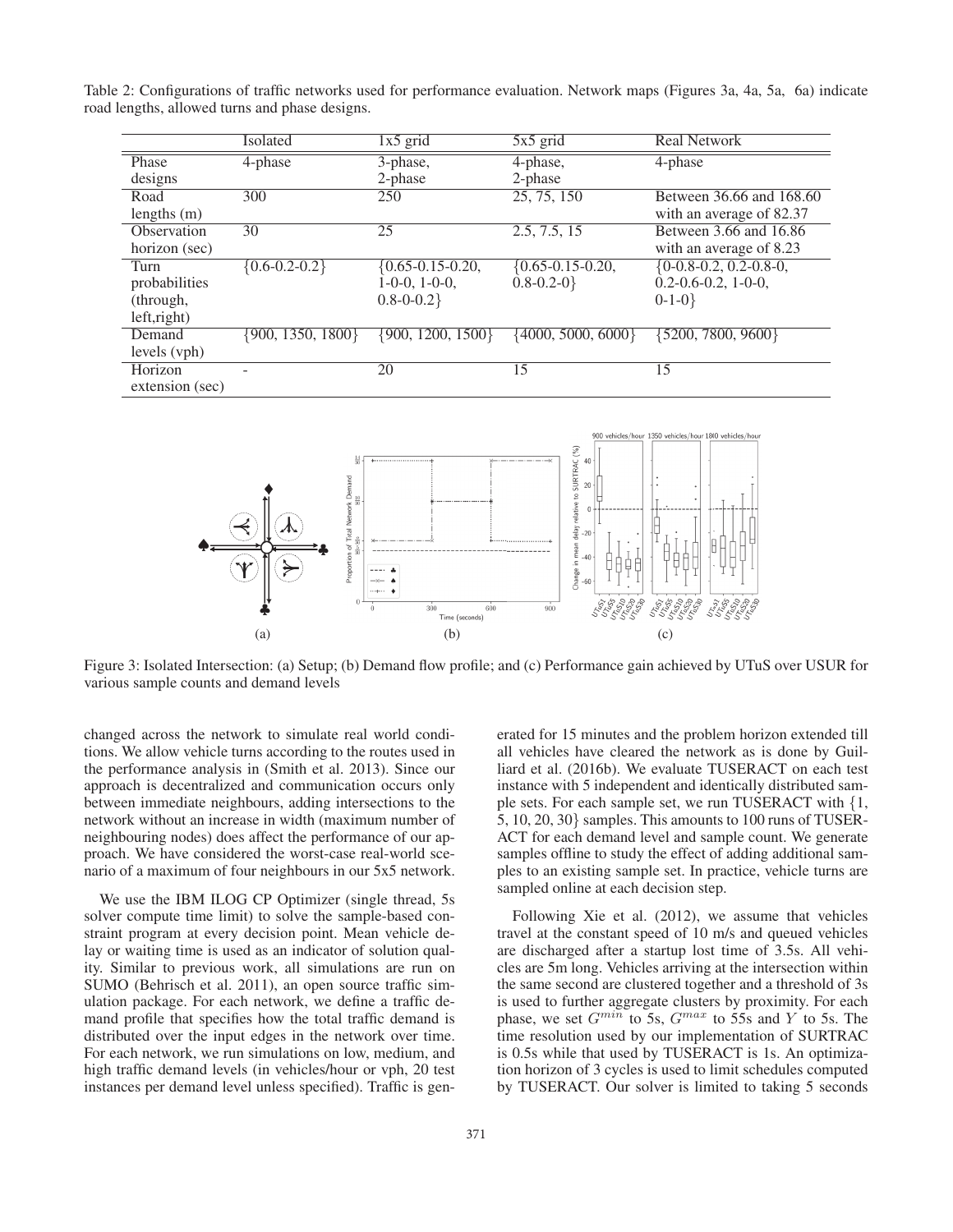

Figure 4: Arterial Network: (a) Setup; (b) Demand flow profile; and (c) Absolute delays for coordinated and uncoordinated SUR and TuS10 for various demand levels.



Figure 5: 5x5 Grid Network: (a) Setup: Shaded circles represent 4-phase intersections where through, left and right turns are permissible on all roads; other intersections are 2-phase intersections; and additional turn movements are shown alongside the respective roads; (b) Demand flow profile; and (c) Absolute delays for coordinated and uncoordinated SUR and TuS10 for various demand levels.

which is slightly more than SURTRAC. We can improve this by trading off samples for an increase in delay and by using commercial processors. For both approaches and all simulations:

- Vehicles are detected exactly along the full observation horizon without detection error.
- Turn proportions remain static and are known exactly by each intersection. In practice, these are estimated online as moving averages but this would not require any modification to our approach.
- Planning and communication times are counted outside the simulation. We make this simplifying assumption to focus solely on the solution quality of the two approaches. We acknowledge the trade-off between solution quality and real-time tractability in the context of both the approaches, but do not aim to address it in this paper. Here, we investigate whether a sampling-based approach can reduce waiting times when planning under turn uncertainty.

To ensure that non-sampling-related enhancements (cluster division, maximum green time constraint) do not provide a significant performance improvement by themselves, we ran

TUSERACT with a single expected traffic sample as used by SURTRAC for varying traffic conditions on an isolated intersection. Non-sampling enhancements did not provide a significant advantage (at best 7.77%) and in low-traffic scenarios gave worse results than SURTRAC.

## Experimental Results

Isolated Intersection (Figure 3). Figure 3c shows the percentage change in mean waiting time of UTUS relative to USUR for our three demand levels of 900, 1350, and 1800 vehicles per hour (vph). For each demand level, the figure shows the improvements of UTUS with varying number of samples. We make the following observations:

- UTuS results in significantly lower (40% on average) mean vehicle waiting times with respect to USUR across all demand levels.
- The number of samples required to produce this substantial improvement is small. Using 5 or more samples consistently provides a 35-45% reduction in delay across all demand levels.
- Increasing the sample count beyond 10 results in a perfor-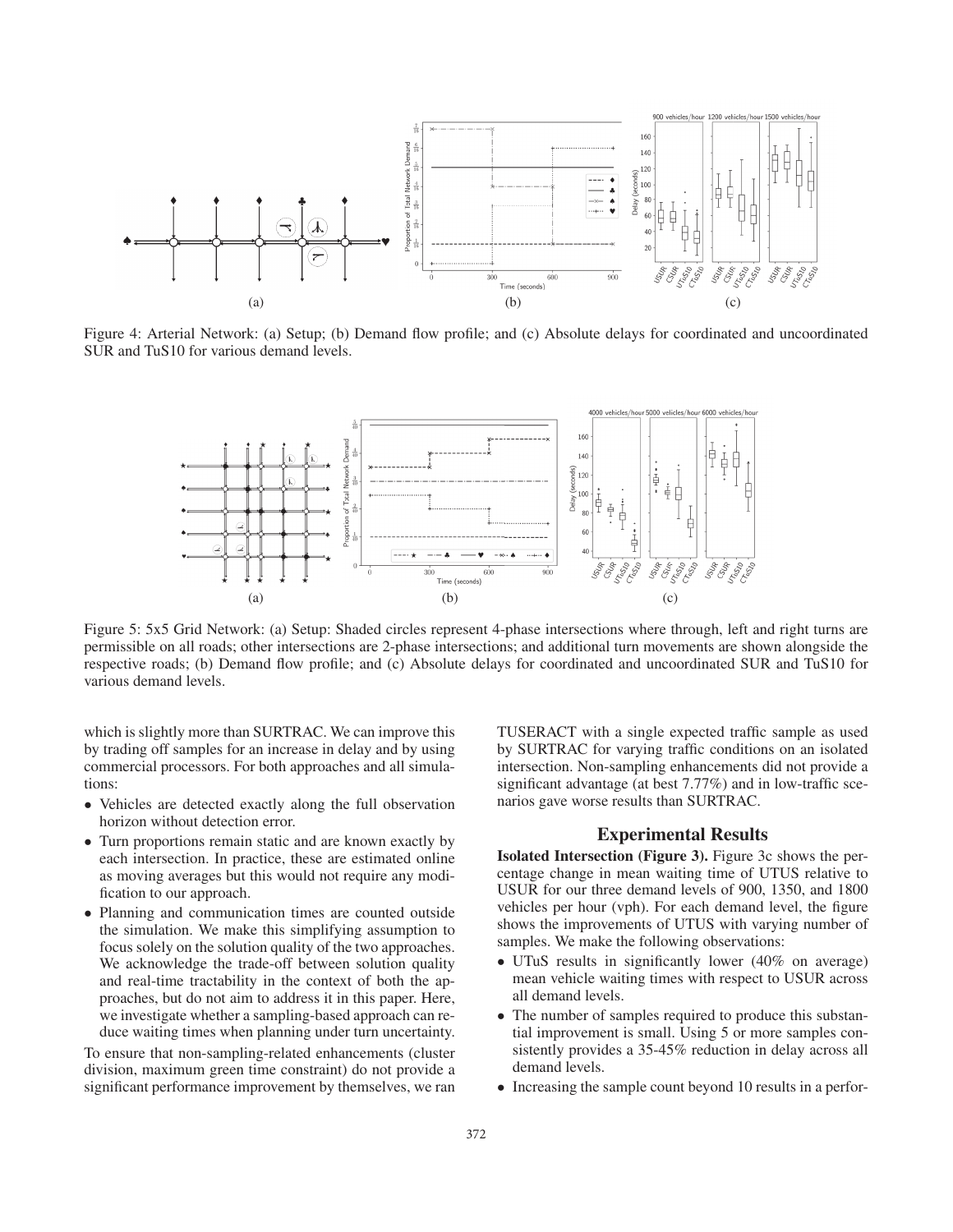

Figure 6: Real-world Network: (a) Road network with 9 intersections in the East Liberty neighbourhood of Pittsburgh, Pennsylvania. Setup: All intersections are 4-phase; for shaded intersection: through, left and right turns are permissible; for other intersections: allowed turn movements are shown alongside the respective roads; (b) Demand flow profile; and (c) Absolute delays for coordinated SUR, TuS5 and TuS10 for various demand levels. Each boxplot includes data from 10 independent test instances.

mance drop for higher demand levels due to the tougher computational challenge posed to UTuS. To verify that this degradation is due to insufficient compute time, we ran simulations with a solver time limit of 30 seconds. The increased compute time indeed results in higher performance gains (∼45%) even for high demand (1800 vph) and high sample counts {20, 30}.

Arterial Network (Figure 4). This network tests our approach in a scenario with low uncertainties. To allow comparison between coordinated and uncoordinated versions of SURTRAC and TUSERACT we plot absolute delays. For brevity, we report results for TUSERACT with 10 samples only. We observe that TUSERACT is able to perform at par with SURTRAC and even reduce mean waiting times (by 10-40%) in scenarios with low uncertainty. However, for both approaches, coordinated approaches do not significantly outperform uncoordinated approaches. This could be due to the fact that: (*i*) The observation horizon is sufficiently long and non-local information does not provide significant advantage during planning, and (*ii*) the bottleneck intersection causes queue spillover that propagates to neighbouring intersections. Xie, Smith, and Barlow (2012) proposes a spillover prevention strategy, which we plan to explore as part of future work.

5x5 Grid Network (Figure 5). Since the intersections are closely placed (as in a typical urban network), this scenario represents a situation that could benefit from coordinated planning. At 10 samples, UTuS provides a 7-17% reduction in delay over USUR and CTuS provides a 19-40% delay over CSUR. We also observe that the performance gains can be significantly improved (up to a consistent 40-50%) by using a previously computed signal timing plan as a starting solution to guide CP search at the current decision step (additional details in the supplementary material). We note that the coordinated approaches significantly reduce delays relative to uncoordinated approaches as any observation beyond the short local observation horizon is advantageous. In experiments with non-local observation, we note that in-

creasing the non-local observation length from 5s to 30s for TUSERACT can reduce delays by as much as 20%.

Real-world Scenario (Figure 6). The road network is a triangular grid with nine intersections. The three major roads have bidirectional traffic flow along with incoming traffic from minor roads. Distances between the intersections range between 36.66 to 168.60 meters, with an average of 82.37 meters, requiring tight coordination between the intersections. The demand levels are selected to simulate noncongested, moderately-congested and highly-congested traffic conditions. At 5 and 10 samples we observe that CTuS reduces mean waiting times by 27-39% over CSUR, while UTuS provides 16-20% less delay over USUR. To allow comparison between CSUR and CTuS we plot the absolute delays. We focus on the coordinated versions of SURTRAC and TUSERACT, since the coordination between neighbouring intersection reduces delay.

#### **Conclusions**

In this paper, we propose a sampling-based approach to traffic signal control in the presence of vehicle turn-induced uncertainty. We show experimentally that our approach provides significant reductions in delay over SURTRAC, which makes an approximation to solve the turn-induced stochastic optimization problem in order to remain real-time tractable. This performance improvement can be achieved with very few samples  $(\leq 10)$  and in reasonable time (5s). We did a thorough set of experiments to evaluate the performance of TUSERACT on low, medium and high complexity networks over numerous parameter settings. Our results show that sampling is a promising approach to tackle uncertainty in this domain and we obtained up to 60% reduction in delay over the leading approach for online traffic signal control.

## References

Bazzan, A. L. 2005. A distributed approach for coordination of traffic signal agents. *Autonomous Agents and Multi-Agent Systems* 10(2):131–164.